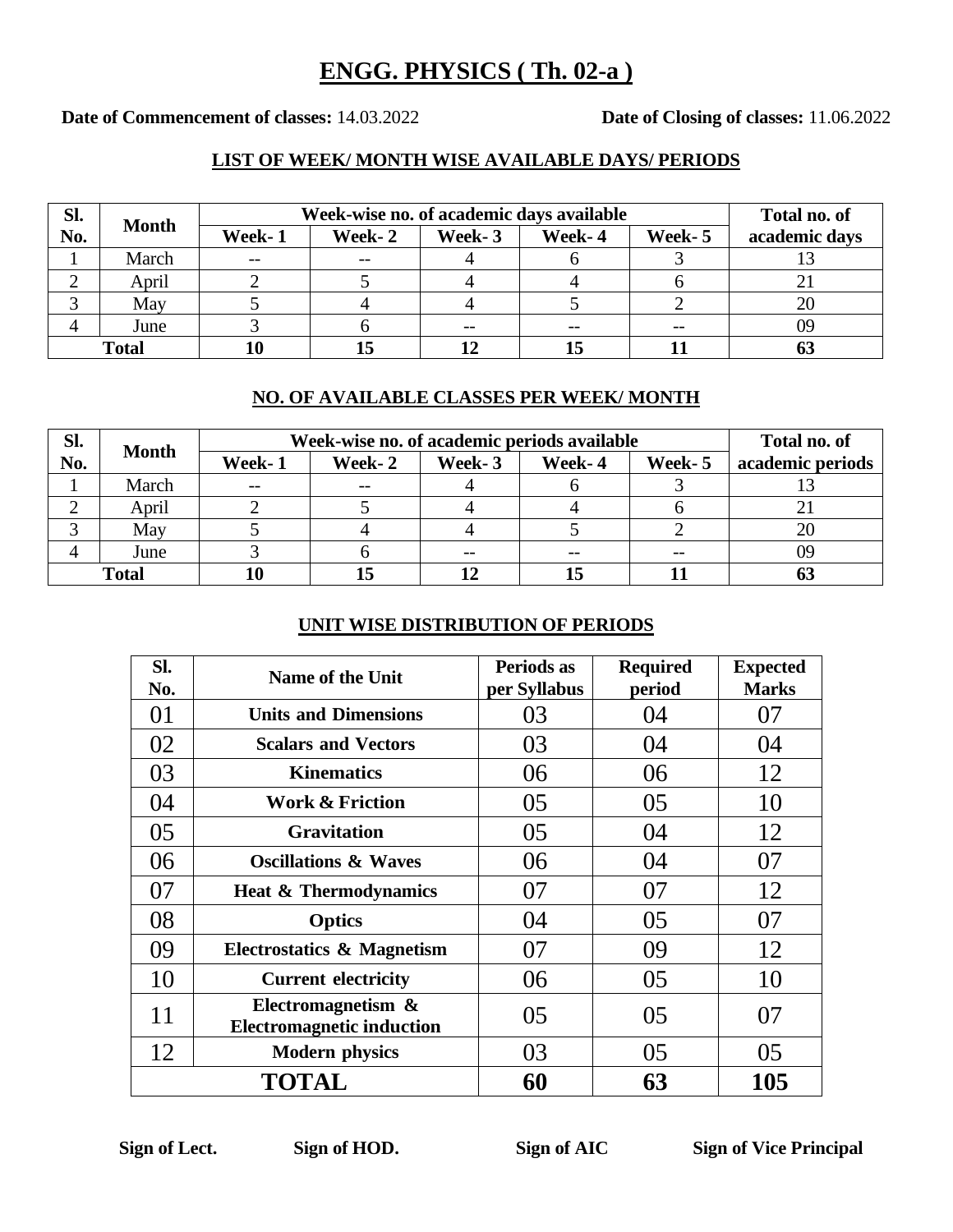# **LESSON PLAN**

| Name of<br>the<br><b>Month</b> | Week<br>No.     | <b>Class day</b>                   | Art. No. | <b>Theory Topics</b>                                                                                                                                              |
|--------------------------------|-----------------|------------------------------------|----------|-------------------------------------------------------------------------------------------------------------------------------------------------------------------|
|                                |                 | 1 <sup>st</sup>                    | 1.1      | <b>Chapter No.- 01 (Units and Dimensions)</b><br>Physical quantities - (Definition).                                                                              |
|                                |                 |                                    | 1.2      | Definition of fundamental and derived units, systems of<br>units (FPS, CGS, MKS and SI units).                                                                    |
|                                | 3 <sup>rd</sup> | 2 <sub>nd</sub>                    | 1.3      | Definition of dimension and Dimensional formulae of<br>physical quantities.                                                                                       |
|                                |                 | 3 <sup>rd</sup>                    | 1.4      | Dimensional equations and Principle of homogeneity.                                                                                                               |
|                                |                 | 4 <sup>th</sup>                    | 1.5      | Checking the dimensional correctness of Physical relations.                                                                                                       |
|                                | 4 <sup>th</sup> | 1 <sup>st</sup>                    | 2.1      | <b>Chapter No.- 02 (Scalars and Vectors)</b><br>Scalar and Vector quantities (definition and concept), Representation<br>of aVector - examples, types of vectors. |
| M<br>$\mathbf{A}$              |                 | 2 <sub>nd</sub>                    | 2.2      | Triangle and Parallelogram law of vector Addition<br>(Statement only). SimpleNumerical.                                                                           |
| $\mathbf R$<br>$\mathcal{C}$   |                 | 3 <sup>rd</sup>                    | 2.3      | Resolution of Vectors - Simple Numerical on<br>Horizontal and Vertical components.                                                                                |
| H                              |                 | 4 <sup>th</sup>                    | 2.4      | Vector multiplication (scalar product and vector product of<br>vectors).                                                                                          |
|                                |                 | 5 <sup>th</sup>                    | 3.1      | <b>Chapter No.- 03 (Kinematics)</b><br>Concept of Rest and Motion.                                                                                                |
|                                |                 |                                    | 3.2      | Displacement, Speed, Velocity, Acceleration & Force<br>(Definition, formula, dimension & SI units).                                                               |
|                                |                 | 6 <sup>th</sup>                    | 3.3      | Equations of Motion under Gravity (upward and<br>downward motion) - no derivation.                                                                                |
|                                |                 | 1 <sup>st</sup>                    | 3.4      | Circular motion: Angular displacement, Angular velocity<br>and Angularacceleration (definition, formula & SI units).                                              |
|                                |                 | 5 <sup>th</sup><br>2 <sup>nd</sup> | 3.5      | Relation between $-(i)$ Linear & Angular velocity, (ii)<br>Linear & Angularacceleration).                                                                         |
|                                |                 |                                    | 3.6      | Define Projectile, Examples of Projectile.                                                                                                                        |
|                                |                 | 3 <sup>rd</sup>                    |          | Expression for Equation of Trajectory, Time of Flight,<br>Maximum Height.                                                                                         |
|                                | 1 <sup>st</sup> | 1 <sup>st</sup>                    | 3.7      | and Horizontal Range for a projectile fired at an angle,<br>Condition for maximum Horizontal Range                                                                |
|                                |                 | 2 <sub>nd</sub>                    | 4.1      | <b>Chapter No.- 04 (Work &amp; Friction)</b><br>Work – Definition, Formula & SI units.                                                                            |
|                                |                 |                                    | 4.2      | Friction – Definition & Concept.                                                                                                                                  |
|                                | 2 <sup>nd</sup> | 1 <sup>st</sup>                    | 4.3      | Types of friction (static, dynamic), Limiting Friction<br>(Definition with Concept).                                                                              |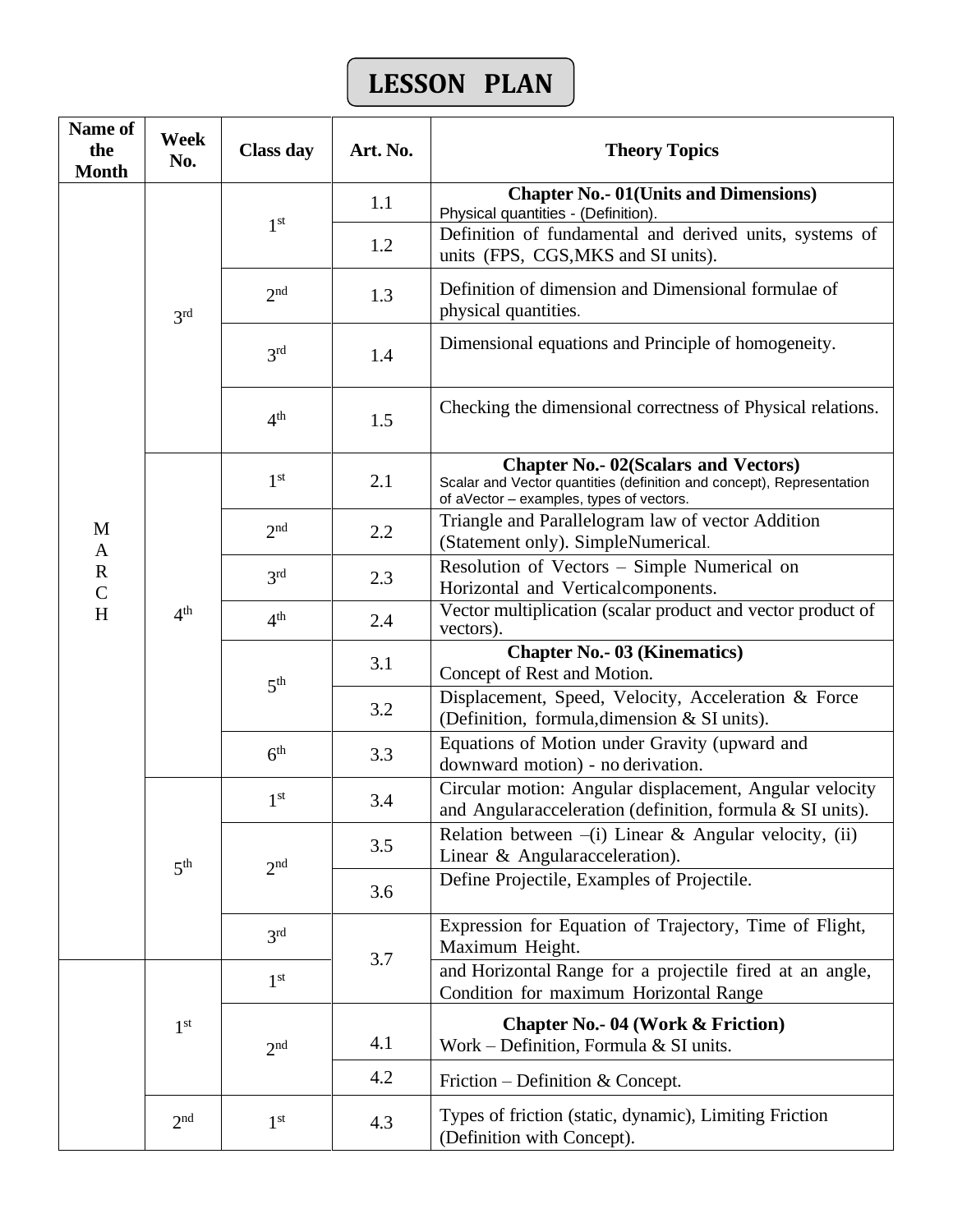|                               |                 | 2 <sub>nd</sub> | 4.4 | Laws of Limiting Friction (Only statement, No<br>Experimental Verification).                               |
|-------------------------------|-----------------|-----------------|-----|------------------------------------------------------------------------------------------------------------|
|                               |                 | 3 <sup>rd</sup> | 4.5 | Coefficient of Friction - Definition & Formula.                                                            |
|                               |                 |                 |     | <b>Simple Numerical</b>                                                                                    |
|                               |                 | 4 <sup>th</sup> | 4.6 | Methods to reduce friction.                                                                                |
|                               |                 |                 | 5.1 | <b>Chapter No.- 05 (Gravitation)</b><br>Newton's Laws of Gravitation - Statement and Explanation.          |
| A<br>${\bf P}$<br>$\mathbf R$ |                 | 5 <sup>th</sup> | 5.2 | Universal Gravitational Constant (G) - Definition, Unit and<br>Dimension.                                  |
| $\mathbf I$                   |                 |                 | 5.3 | Acceleration due to gravity (g)- Definition and Concept.                                                   |
| $\overline{L}$                |                 | 1 <sup>st</sup> | 5.4 | Definition of mass and weight.                                                                             |
|                               |                 |                 | 5.5 | Relation between g and G.                                                                                  |
|                               |                 | 2 <sup>nd</sup> | 5.6 | Variation of g with altitude and depth (No derivation -<br>Only Explanation).                              |
|                               | 3 <sup>rd</sup> | 3 <sup>rd</sup> | 5.7 | Kepler's Laws of Planetary Motion (Statement only).                                                        |
|                               |                 | 4 <sup>th</sup> | 6.1 | <b>Chapter No.- 06 (Oscillations &amp; Waves)</b><br>Simple Harmonic Motion (SHM) - Definition & Examples. |
|                               |                 |                 | 6.2 | Expression (Formula/Equation) for displacement,<br>velocity, acceleration of abody/particle in SHM.        |
|                               |                 |                 | 6.3 | Wave motion $-$ Definition & Concept.                                                                      |
|                               | 4 <sup>th</sup> | 1 <sup>st</sup> | 6.4 | Transverse and Longitudinal wave motion - Definition,<br>Examples & Comparison.                            |
|                               |                 | 2 <sup>nd</sup> | 6.5 | Definition of different wave parameters (Amplitude,<br>Wavelength, Frequency, Time Period.                 |
|                               |                 |                 | 6.6 | Derivation of Relation between Velocity, Frequency and<br>Wavelength of a wave.                            |
|                               |                 | 3 <sup>rd</sup> | 6.7 | Ultrasonic - Definition, Properties & Applications.                                                        |
|                               |                 | 4 <sup>th</sup> | 7.1 | Chapter No.- 07(Heat & Thermodynamics)<br>Heat and Temperature – Definition & Difference                   |
|                               |                 |                 | 7.2 | Units of Heat (FPS, CGS, MKS & SI).                                                                        |
|                               |                 | 1 <sup>st</sup> | 7.3 | Specific Heat (concept, definition, unit, dimension and<br>simple numerical)                               |
|                               |                 | 2 <sup>nd</sup> | 7.4 | Change of state (concept), Latent Heat (concept,<br>definition, unit, dimensionand simple numerical)       |
|                               | 5 <sup>th</sup> | 3 <sup>rd</sup> | 7.5 | Thermal Expansion – Definition $&$ Concept                                                                 |
|                               |                 |                 | 7.6 | Expansion of Solids (Concept)                                                                              |
|                               |                 |                 | 7.7 | Coefficient of linear, superficial and cubical expansions<br>of Solids - Definition & Units.               |
|                               |                 | 4 <sup>th</sup> | 7.8 | Relation between $\alpha$ , $\beta$ & $\Upsilon$                                                           |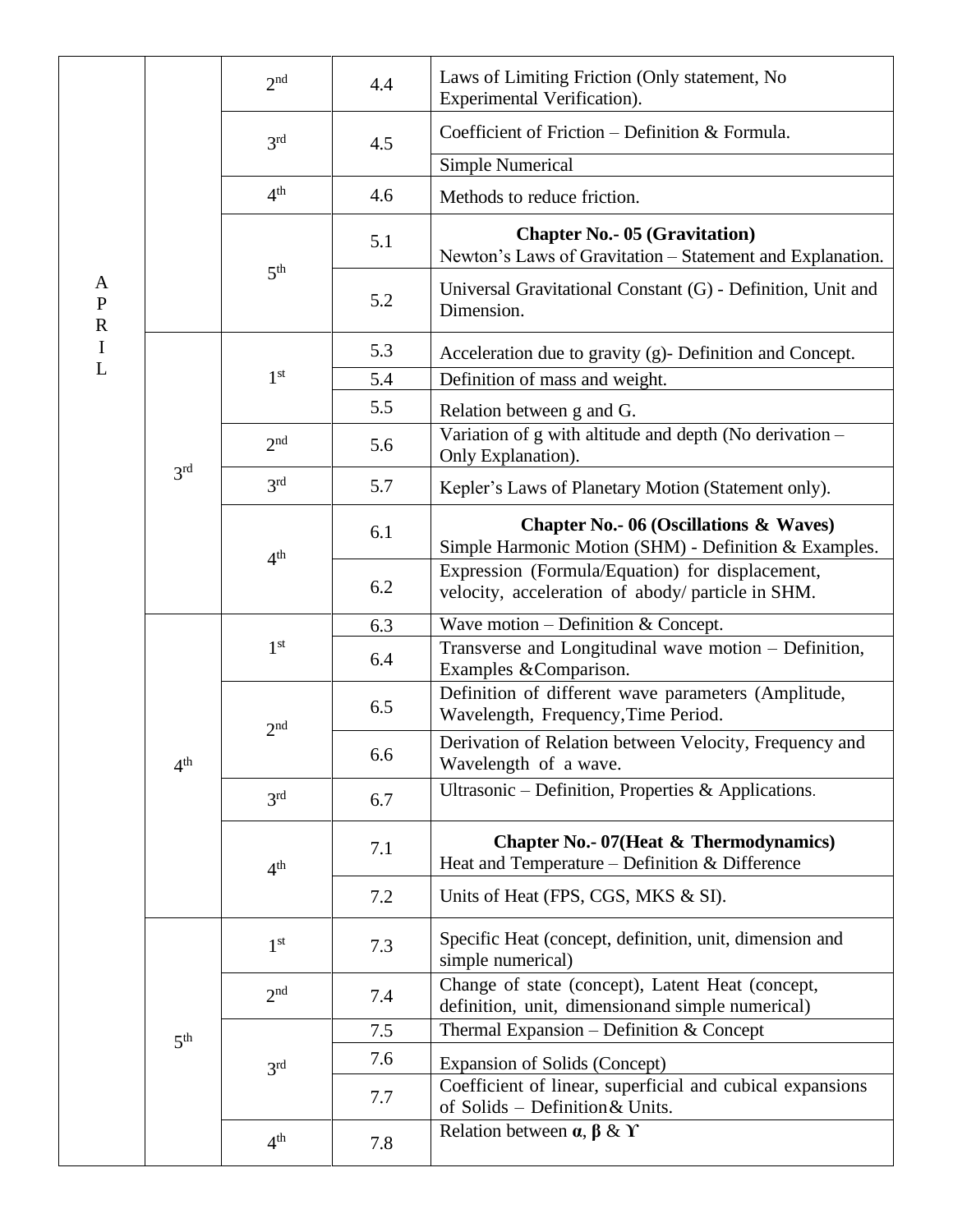|                   |                 | 5 <sup>th</sup>                    | 7.9  | Work and Heat - Concept & Relation.                                                                                                       |
|-------------------|-----------------|------------------------------------|------|-------------------------------------------------------------------------------------------------------------------------------------------|
|                   |                 |                                    | 7.10 | Joule's Mechanical Equivalent of Heat (Definition, Unit)                                                                                  |
|                   |                 | 6 <sup>th</sup>                    | 7.11 | First Law of Thermodynamics (Statement and concept)                                                                                       |
|                   |                 | 1 <sup>st</sup>                    | 8.1  | <b>Chapter No.- 08 (Optics)</b><br>Reflection & Refraction - Definition.                                                                  |
|                   |                 |                                    | 8.2  | Laws of reflection and refraction (Statement only)                                                                                        |
|                   |                 | 2 <sub>nd</sub>                    | 8.3  | Refractive index - Definition, Formula<br><b>Solving Numerical</b>                                                                        |
|                   | 1 <sup>st</sup> | 3 <sup>rd</sup>                    | 8.4  | Critical Angle and Total internal reflection – Concept,<br>Definition $&$ Explanation                                                     |
|                   |                 | 4 <sup>th</sup>                    | 8.5  | Refraction through Prism (Ray Diagram & Formula only –<br>NO derivation).                                                                 |
|                   |                 | 5 <sup>th</sup>                    | 8.6  | Fiber Optics – Definition, Properties & Applications.                                                                                     |
|                   | 2 <sup>nd</sup> | 1 <sup>st</sup>                    | 9.1  | <b>Chapter No.- 09 (Electrostatics &amp; Magnetism)</b><br>Electrostatics – Definition & Concept                                          |
|                   |                 |                                    | 9.2  | Statement & Explanation of Coulombs laws, Definition of<br>Unit charge.                                                                   |
| M<br>$\mathbf{A}$ |                 | 2 <sup>nd</sup>                    | 9.3  | Absolute & Relative Permittivity $(\epsilon)$ – Definition, Relation<br>& Unit.                                                           |
| Y                 |                 |                                    | 9.4  | Electric potential and Electric Potential difference<br>(Definition, Formula & SIUnits).                                                  |
|                   |                 | 3 <sup>rd</sup><br>4 <sup>th</sup> | 9.5  | Electric field, Electric field intensity (E) - Definition,<br>Formula & Unit                                                              |
|                   |                 |                                    | 9.6  | Capacitance - Definition, Formula & Unit.                                                                                                 |
|                   |                 |                                    | 9.7  | Series and Parallel combination of Capacitors (No<br>derivation, Formula for effective/Combined/total<br>capacitance & Simple numerical). |
|                   |                 | 1 <sup>st</sup>                    | 9.8  | Magnet, Properties of a magnet                                                                                                            |
|                   |                 | 2 <sup>nd</sup>                    | 9.9  | Coulomb's Laws in Magnetism - Statement &<br>Explanation, Unit Pole                                                                       |
|                   | 3 <sup>rd</sup> | 3 <sup>rd</sup>                    | 9.10 | Magnetic field, Magnetic Field intensity (H) - (Definition,<br>Formula & SI Unit).                                                        |
|                   |                 | 4 <sup>th</sup>                    | 9.11 | Magnetic lines of force (Definition and Properties)                                                                                       |
|                   | 4 <sup>th</sup> | 1 <sup>st</sup>                    | 9.12 | Magnetic Flux ( $\Phi$ ) & Magnetic Flux Density (B) –<br>Definition, Formula & Unit.                                                     |
|                   |                 | 2 <sup>nd</sup>                    | 10.1 | <b>Chapter No.- 10 (Current electricity)</b><br>Electric Current - Definition, Formula & SI Units                                         |